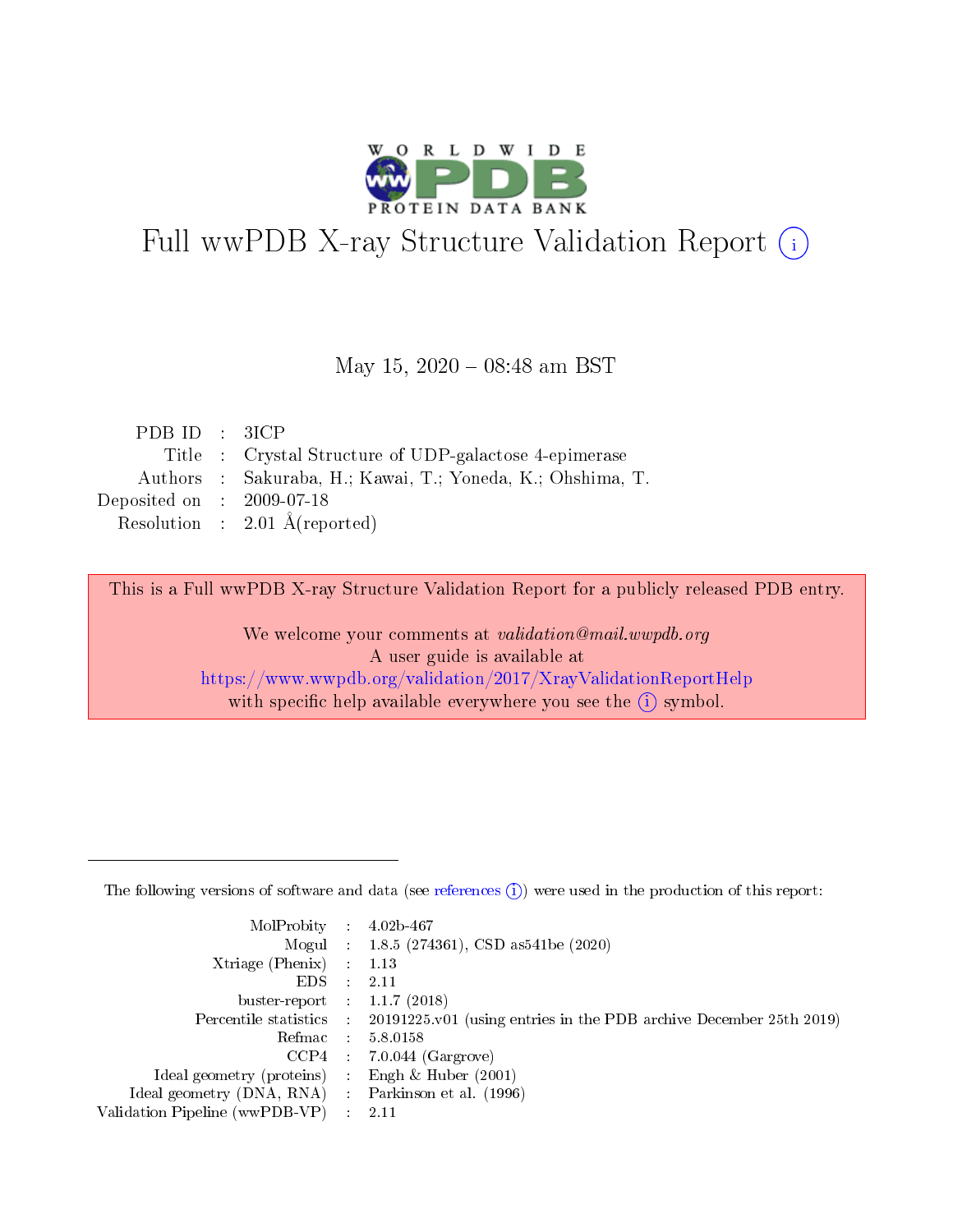# 1 [O](https://www.wwpdb.org/validation/2017/XrayValidationReportHelp#overall_quality)verall quality at a glance  $(i)$

The following experimental techniques were used to determine the structure: X-RAY DIFFRACTION

The reported resolution of this entry is 2.01 Å.

Percentile scores (ranging between 0-100) for global validation metrics of the entry are shown in the following graphic. The table shows the number of entries on which the scores are based.



| Metric                | Whole archive<br>$(\#\text{Entries})$ | Similar resolution<br>$(\#\text{Entries}, \text{resolution range}(\text{\AA}))$ |
|-----------------------|---------------------------------------|---------------------------------------------------------------------------------|
| $R_{free}$            | 130704                                | $8085(2.00-2.00)$                                                               |
| Clashscore            | 141614                                | $9178(2.00-2.00)$                                                               |
| Ramachandran outliers | 138981                                | $9054(2.00-2.00)$                                                               |
| Sidechain outliers    | 138945                                | $9053(2.00-2.00)$                                                               |
| RSRZ outliers         | 127900                                | 7900 (2.00-2.00)                                                                |

The table below summarises the geometric issues observed across the polymeric chains and their fit to the electron density. The red, orange, yellow and green segments on the lower bar indicate the fraction of residues that contain outliers for  $>=3, 2, 1$  and 0 types of geometric quality criteria respectively. A grey segment represents the fraction of residues that are not modelled. The numeric value for each fraction is indicated below the corresponding segment, with a dot representing fractions  $\epsilon=5\%$  The upper red bar (where present) indicates the fraction of residues that have poor fit to the electron density. The numeric value is given above the bar.

| Mol | $\sim$ $\sim$<br>hain | Length       | Quality of chain |     |    |
|-----|-----------------------|--------------|------------------|-----|----|
|     |                       |              | 3%               |     |    |
| л.  | . .                   | າ 1 ດ<br>┚┸┵ | 83%              | 11% | 5% |

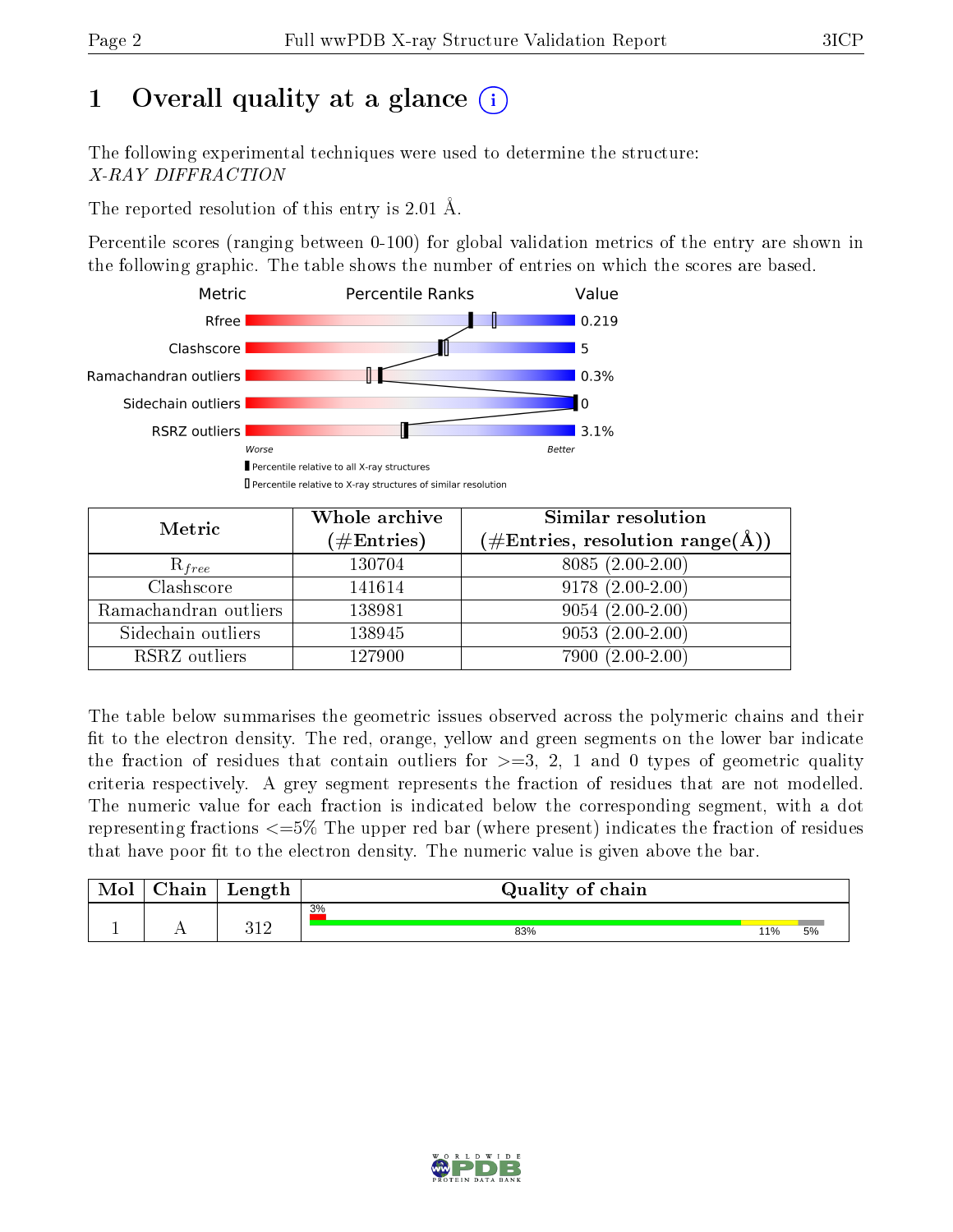# 2 Entry composition (i)

There are 4 unique types of molecules in this entry. The entry contains 2513 atoms, of which 0 are hydrogens and 0 are deuteriums.

In the tables below, the ZeroOcc column contains the number of atoms modelled with zero occupancy, the AltConf column contains the number of residues with at least one atom in alternate conformation and the Trace column contains the number of residues modelled with at most 2 atoms.

Molecule 1 is a protein called NAD-dependent epimerase/dehydratase.

| ${\rm Chain}$ | Residues | Atoms               |      |     | ZeroOcc | $\vert$ AltConf $\vert$ Trace |  |  |  |
|---------------|----------|---------------------|------|-----|---------|-------------------------------|--|--|--|
|               | 295      | Total<br>$\rm 2305$ | 479ء | 399 |         |                               |  |  |  |

 Molecule 2 is NICOTINAMIDE-ADENINE-DINUCLEOTIDE (three-letter code: NAD) (formula:  $C_{21}H_{27}N_7O_{14}P_2$ ).



|  | $Chain   Residues$ | Atoms       |  |  |      | $ZeroOcc \mid AltConf \mid$ |  |  |
|--|--------------------|-------------|--|--|------|-----------------------------|--|--|
|  |                    | Total C N O |  |  | - 14 |                             |  |  |

• Molecule 3 is PHOSPHATE ION (three-letter code: PO4) (formula:  $O_4P$ ).

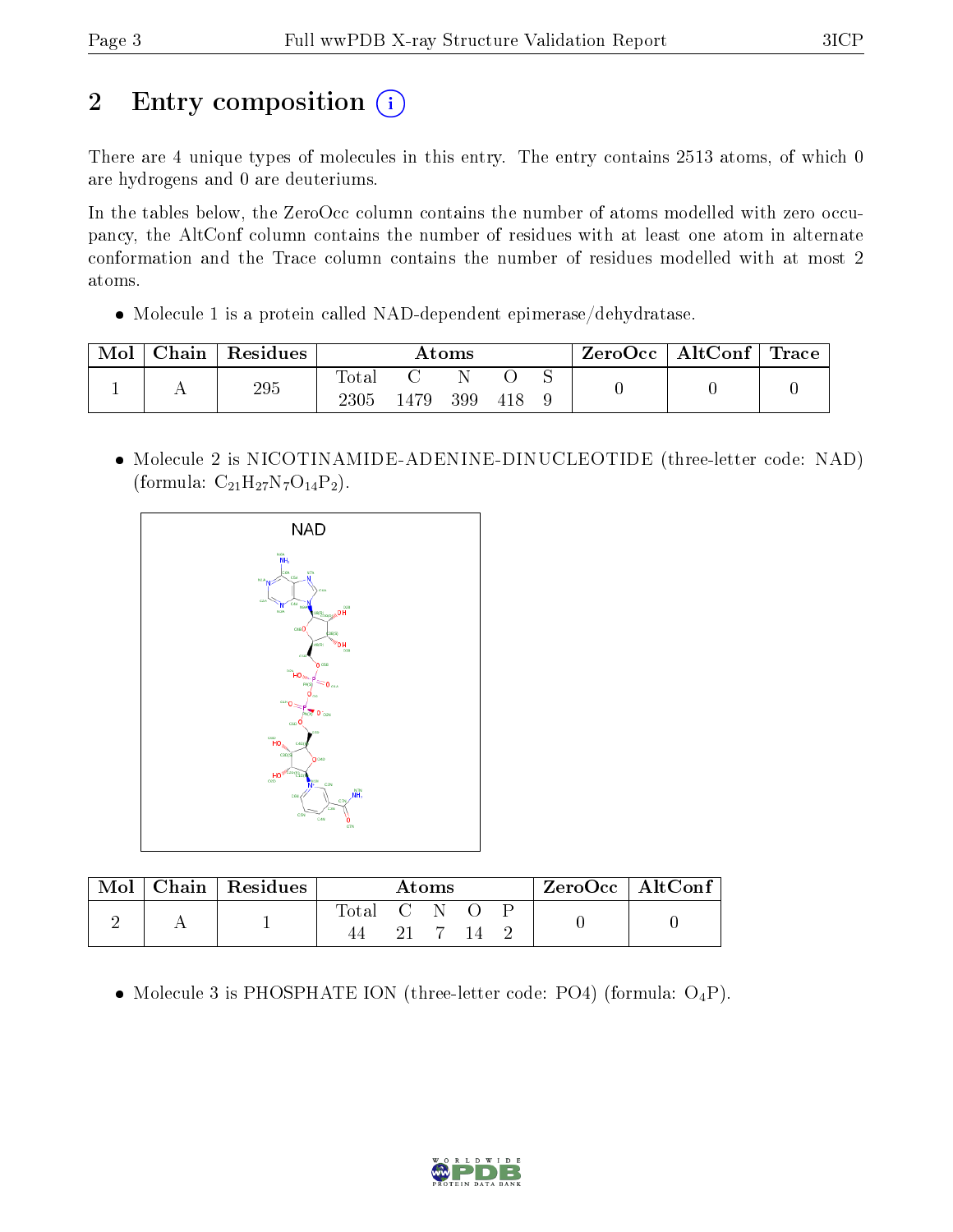

|  | $\text{Mol}$   Chain   Residues | Atoms |  |  | $ZeroOcc$   AltConf |
|--|---------------------------------|-------|--|--|---------------------|
|  |                                 | Total |  |  |                     |

 $\bullet\,$  Molecule 4 is water.

| Mol | Chain   Residues | Atoms                         | $ZeroOcc \   \ AltConf \$ |  |
|-----|------------------|-------------------------------|---------------------------|--|
|     | 159              | $\rm Total$<br>159<br>$159\,$ |                           |  |

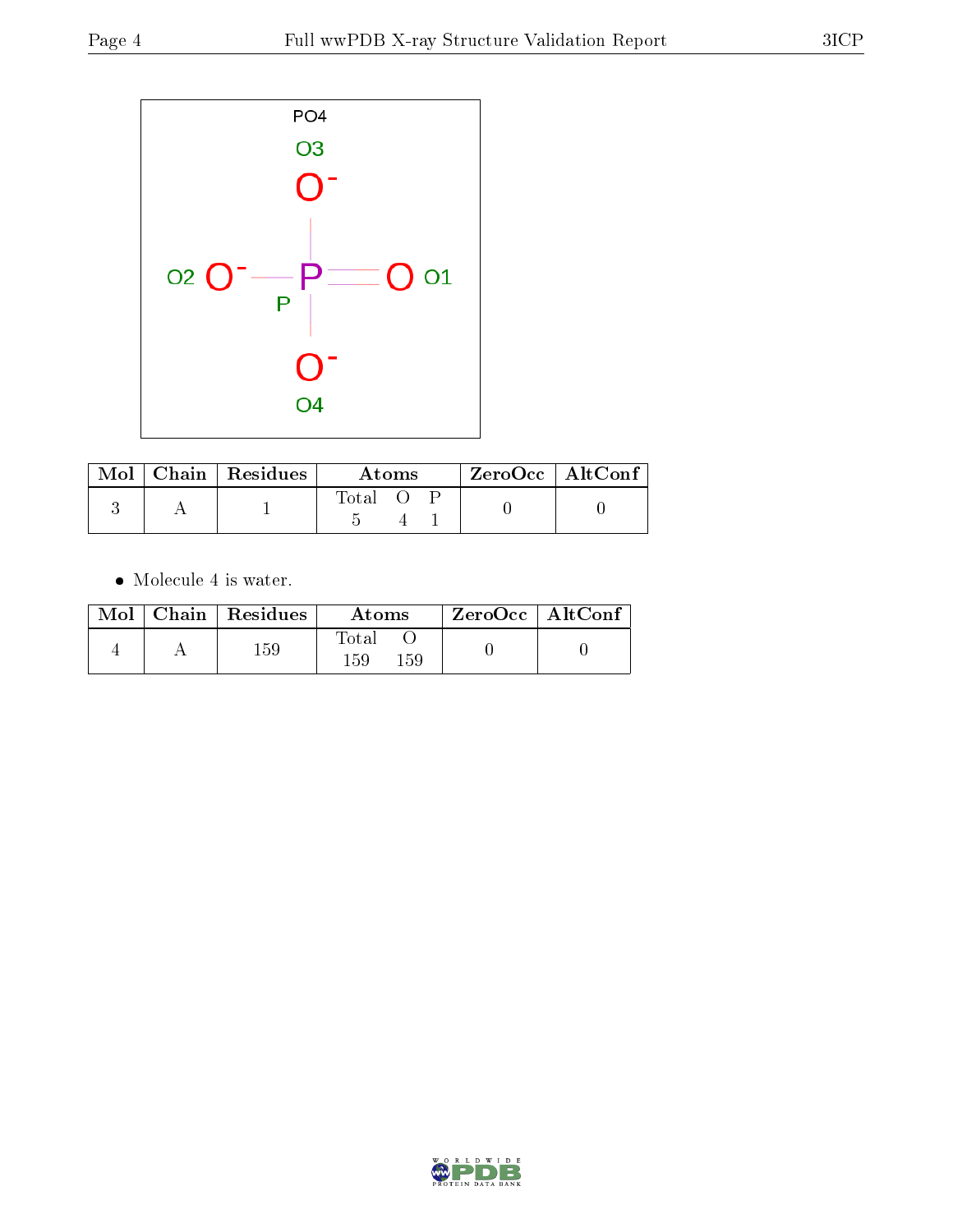## 3 Residue-property plots  $(i)$

These plots are drawn for all protein, RNA and DNA chains in the entry. The first graphic for a chain summarises the proportions of the various outlier classes displayed in the second graphic. The second graphic shows the sequence view annotated by issues in geometry and electron density. Residues are color-coded according to the number of geometric quality criteria for which they contain at least one outlier: green  $= 0$ , yellow  $= 1$ , orange  $= 2$  and red  $= 3$  or more. A red dot above a residue indicates a poor fit to the electron density (RSRZ  $> 2$ ). Stretches of 2 or more consecutive residues without any outlier are shown as a green connector. Residues present in the sample, but not in the model, are shown in grey.

• Molecule 1: NAD-dependent epimerase/dehydratase



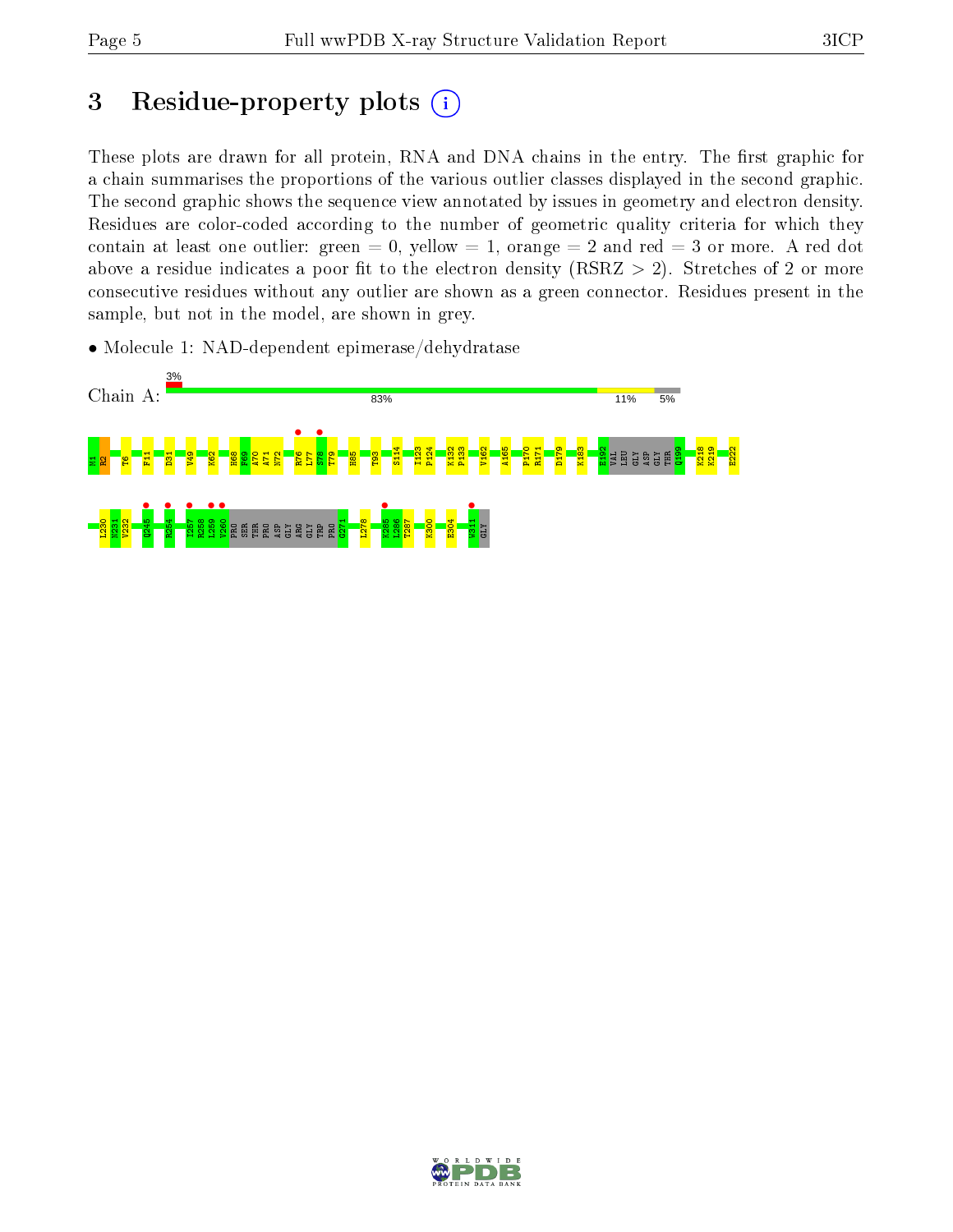## 4 Data and refinement statistics  $(i)$

| Property                                                         | Value                                                         | Source     |
|------------------------------------------------------------------|---------------------------------------------------------------|------------|
| Space group                                                      | P 41 21 2                                                     | Depositor  |
| Cell constants                                                   | $101.06\text{\AA}$<br>$101.06\text{\AA}$<br>$76.00\text{\AA}$ | Depositor  |
| a, b, c, $\alpha$ , $\beta$ , $\gamma$                           | $90.00^\circ$<br>$90.00^\circ$<br>$90.00^\circ$               |            |
| Resolution $(A)$                                                 | $33.55 - 2.01$                                                | Depositor  |
|                                                                  | $33.55 - 2.01$                                                | <b>EDS</b> |
| % Data completeness                                              | $99.8(33.55-2.01)$                                            | Depositor  |
| (in resolution range)                                            | $100.0 (33.55 - 2.01)$                                        | <b>EDS</b> |
| $R_{merge}$                                                      | (Not available)                                               | Depositor  |
| $\mathrm{R}_{sym}$                                               | 0.05                                                          | Depositor  |
| $\langle I/\sigma(I) \rangle^{-1}$                               | 8.34 (at $2.01\text{\AA}$ )                                   | Xtriage    |
| Refinement program                                               | $\mathrm{CNS}$ 1.2                                            | Depositor  |
| $R, R_{free}$                                                    | $0.204$ , $0.224$                                             | Depositor  |
|                                                                  | 0.198,<br>0.219                                               | DCC        |
| $\mathcal{R}_{free}$ test set                                    | $1300$ reflections $(4.86\%)$                                 | wwPDB-VP   |
| Wilson B-factor $(A^2)$                                          | 23.1                                                          | Xtriage    |
| Anisotropy                                                       | 0.070                                                         | Xtriage    |
| Bulk solvent $k_{sol}(\text{e}/\text{A}^3), B_{sol}(\text{A}^2)$ | $0.35$ , 53.6                                                 | <b>EDS</b> |
| L-test for twinning <sup>2</sup>                                 | $< L >$ = 0.50, $< L2$ > = 0.33                               | Xtriage    |
| Estimated twinning fraction                                      | No twinning to report.                                        | Xtriage    |
| $F_o, F_c$ correlation                                           | 0.94                                                          | <b>EDS</b> |
| Total number of atoms                                            | $2513\,$                                                      | wwPDB-VP   |
| Average B, all atoms $(A^2)$                                     | 25.0                                                          | wwPDB-VP   |

Xtriage's analysis on translational NCS is as follows: The largest off-origin peak in the Patterson function is  $4.50\%$  of the height of the origin peak. No significant pseudotranslation is detected.

<sup>&</sup>lt;sup>2</sup>Theoretical values of  $\langle |L| \rangle$ ,  $\langle L^2 \rangle$  for acentric reflections are 0.5, 0.333 respectively for untwinned datasets, and 0.375, 0.2 for perfectly twinned datasets.



<span id="page-5-1"></span><span id="page-5-0"></span><sup>1</sup> Intensities estimated from amplitudes.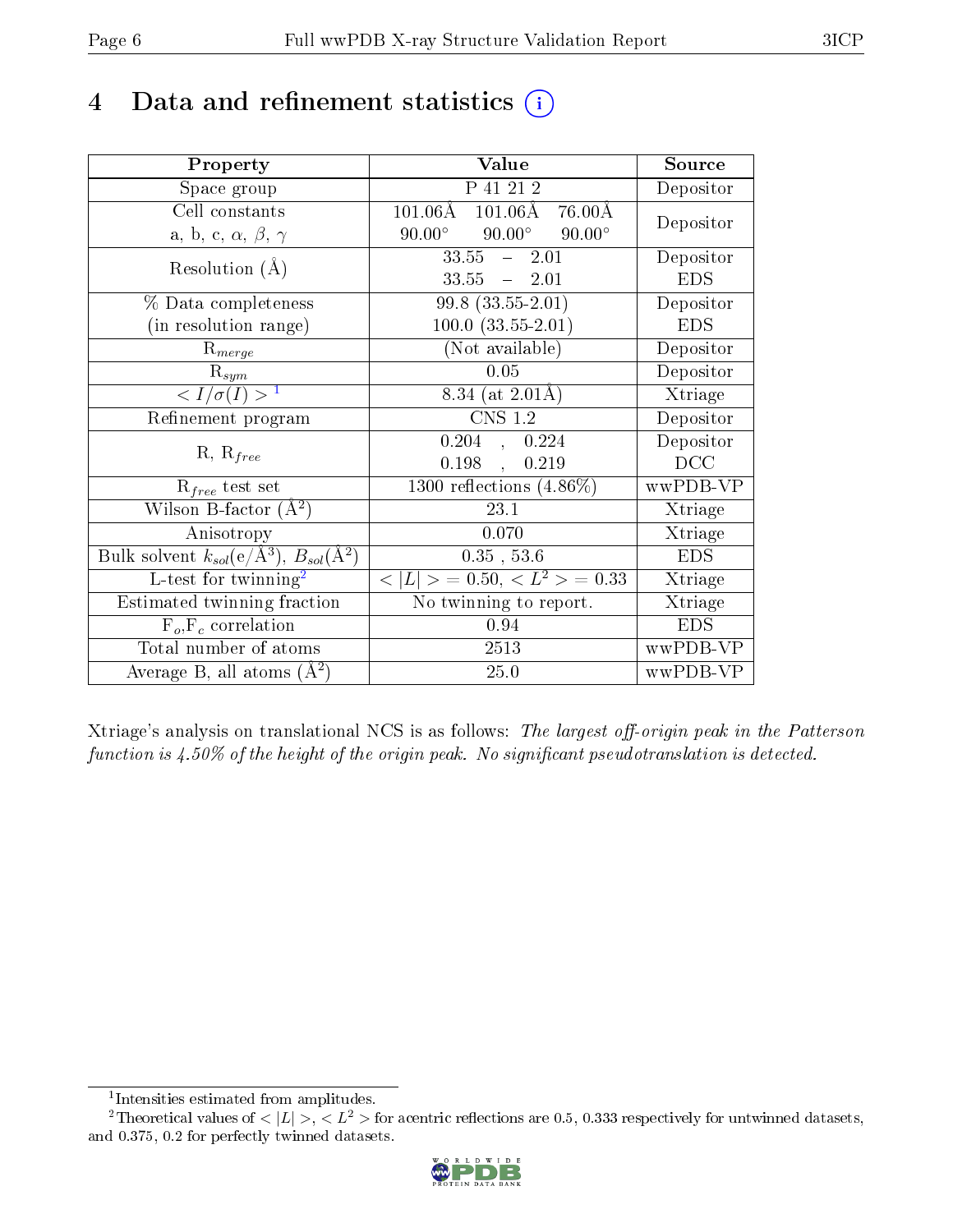# 5 Model quality  $(i)$

## 5.1 Standard geometry  $(i)$

Bond lengths and bond angles in the following residue types are not validated in this section: PO4, NAD

The Z score for a bond length (or angle) is the number of standard deviations the observed value is removed from the expected value. A bond length (or angle) with  $|Z| > 5$  is considered an outlier worth inspection. RMSZ is the root-mean-square of all Z scores of the bond lengths (or angles).

| $Mol$   Chain |      | Bond lengths                   | Bond angles |                 |  |
|---------------|------|--------------------------------|-------------|-----------------|--|
|               |      | RMSZ $\mid \#Z \mid >5$   RMSZ |             | $\# Z  > 5$     |  |
|               | 0.37 | 0/2351                         | 0.57        | $2/3193(0.1\%)$ |  |

There are no bond length outliers.

All (2) bond angle outliers are listed below:

| Mol | $\perp$ Chain |     | $\vert$ Res $\vert$ Type | Atoms      |         | Observed $(°)$ | $\mid$ Ideal( $^o$ ) |
|-----|---------------|-----|--------------------------|------------|---------|----------------|----------------------|
|     |               | 230 | LEU                      | $CA-CB-CG$ | 5.65    | 128.31         | 115.30               |
|     |               |     | ${\rm ARG}$ .            | NE-CZ-NH1  | $-5.48$ | 117.56         | $120.30\,$           |

There are no chirality outliers.

There are no planarity outliers.

## 5.2 Too-close contacts  $(i)$

In the following table, the Non-H and H(model) columns list the number of non-hydrogen atoms and hydrogen atoms in the chain respectively. The H(added) column lists the number of hydrogen atoms added and optimized by MolProbity. The Clashes column lists the number of clashes within the asymmetric unit, whereas Symm-Clashes lists symmetry related clashes.

|  |      |      |    | Mol   Chain   Non-H   H(model)   H(added)   Clashes   Symm-Clashes |
|--|------|------|----|--------------------------------------------------------------------|
|  | 2305 | 2339 | າງ |                                                                    |
|  |      | 26   |    |                                                                    |
|  |      |      |    |                                                                    |
|  | 159  |      |    |                                                                    |
|  | 2513 | 2365 |    |                                                                    |

The all-atom clashscore is defined as the number of clashes found per 1000 atoms (including hydrogen atoms). The all-atom clashscore for this structure is 5.

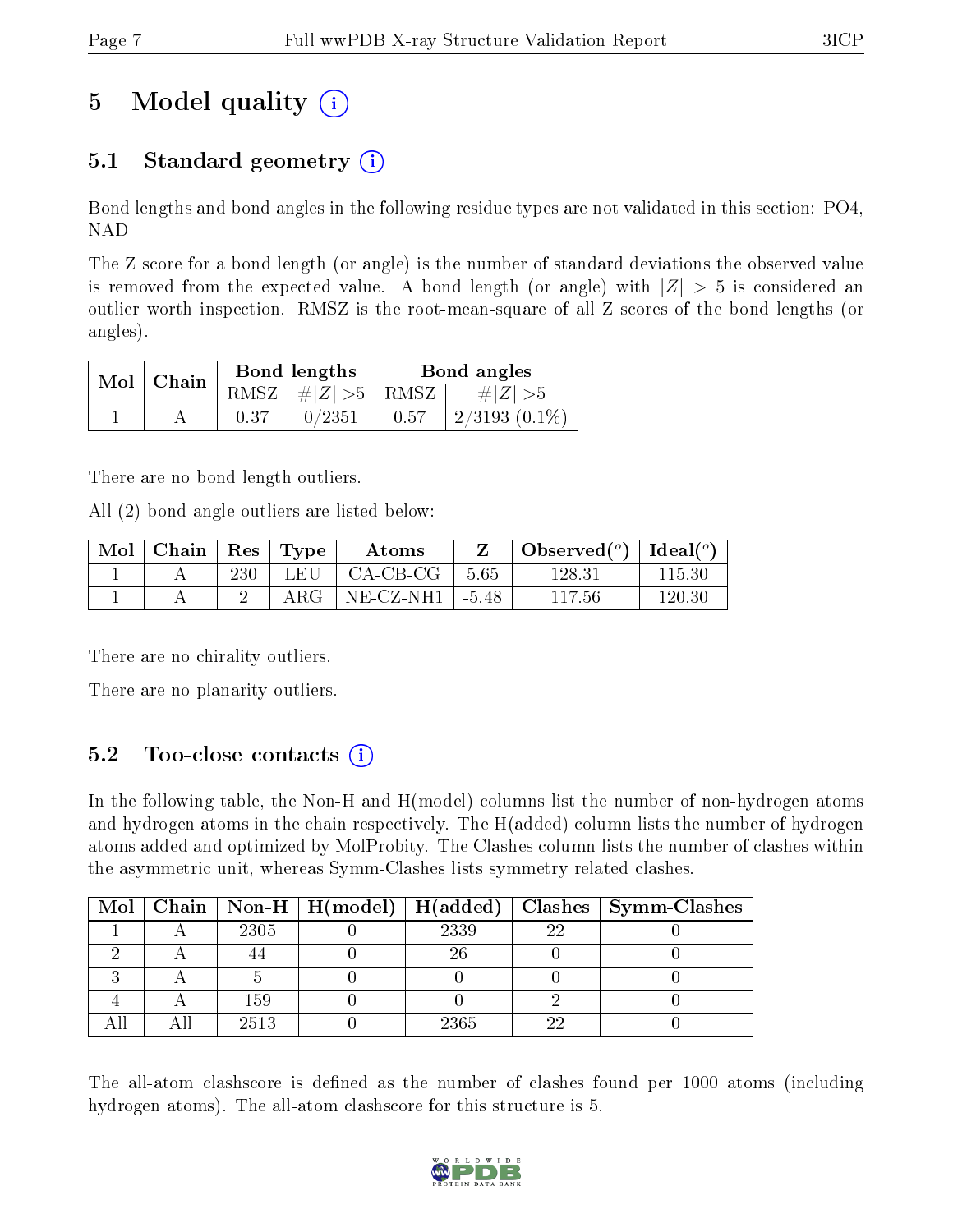|                               |                     | Interatomic    | Clash         |
|-------------------------------|---------------------|----------------|---------------|
| Atom-1                        | Atom-2              | distance $(A)$ | overlap $(A)$ |
| 1: A:76: ARG:O                | 1: A:79:THR:HG22    | 1.95           | 0.67          |
| 1: A:72: ASN: HD21            | 1:A:85:HIS:HD2      | 1.43           | 0.67          |
| 1: A:2: ARG:NH1               | 1: A:62: LYS:O      | 2.31           | 0.63          |
| 1: A:300: LYS:O               | 1:A:304:GLU:HG3     | 2.05           | 0.56          |
| 1: A: 123: ILE: HA            | 1:A:124:PRO:C       | 2.27           | 0.54          |
| 1: A:218: LYS:O               | 1:A:222:GLU:HG3     | 2.08           | 0.53          |
| 1: A:6:THR:OG1                | 1:A:68:HIS:HD2      | 1.96           | 0.48          |
| 1:A:72:ASN:HD21               | 1: A:85: HIS:CD2    | 2.28           | 0.47          |
| $1: A:68: \overline{HIS:HE1}$ | 1: A:93:THR:OG1     | 1.97           | 0.47          |
| 1:A:76:ARG:HB3                | 1:A:79:THR:HG22     | 1.97           | 0.47          |
| 1: A:62: LYS: HD2             | 4:A:362:HOH:O       | 2.15           | 0.46          |
| 1:A:114:SER:HB2               | 1:A:278:LEU:HD21    | 1.97           | 0.46          |
| $1: A:170: PRO: O$            | 1:A:171:ARG:HB2     | 2.17           | 0.44          |
| 1:A:76:ARG:HB3                | 1: A:79:THR:CG2     | 2.48           | 0.44          |
| 1: A: 77: LEU: O              | 1: A:85: HIS: HE1   | 2.01           | 0.44          |
| 1:A:179:ASP:O                 | 1: A: 183: LYS: HG3 | 2.18           | 0.43          |
| 1: A:31: ASP:O                | 1: A:49: VAL:HA     | 2.19           | 0.43          |
| 1:A:70:ALA:O                  | 1:A:71:ALA:HB2      | 2.19           | 0.43          |
| 1: A:219: LYS: HG3            | 1: A:287:THR:HG22   | 2.00           | 0.42          |
| 1:A:165:ALA:HB3               | 4: A: 353: HOH: O   | 2.19           | 0.42          |
| 1: A: 132: LYS: N             | 1: A: 133: PRO:CD   | 2.84           | 0.41          |
| 1:A:162:VAL:HG13              | 1:A:232:VAL:CG2     | 2.51           | 0.40          |

All (22) close contacts within the same asymmetric unit are listed below, sorted by their clash magnitude.

There are no symmetry-related clashes.

### 5.3 Torsion angles  $(i)$

#### 5.3.1 Protein backbone (i)

In the following table, the Percentiles column shows the percent Ramachandran outliers of the chain as a percentile score with respect to all X-ray entries followed by that with respect to entries of similar resolution.

The Analysed column shows the number of residues for which the backbone conformation was analysed, and the total number of residues.

| $\boxed{\text{Mol}}$ Chain | Analysed                               |  |          | Favoured   Allowed   Outliers   Percentiles |  |
|----------------------------|----------------------------------------|--|----------|---------------------------------------------|--|
|                            | $289/312(93\%)$   281 (97\%)   7 (2\%) |  | $1(0\%)$ | $\vert 41 \vert 37$                         |  |

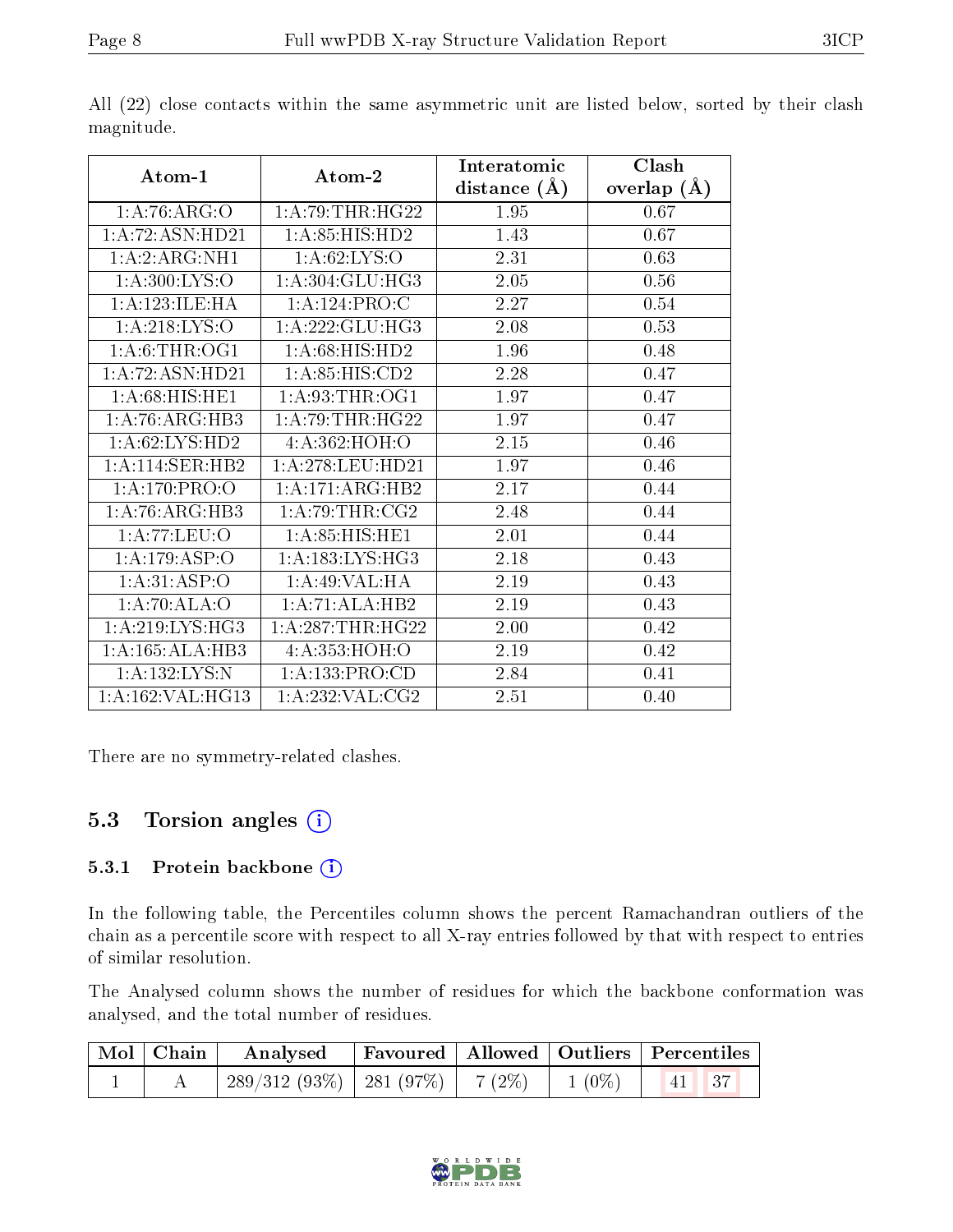All (1) Ramachandran outliers are listed below:

| Chain   Res | /pe |
|-------------|-----|
|             |     |

#### 5.3.2 Protein sidechains (i)

In the following table, the Percentiles column shows the percent sidechain outliers of the chain as a percentile score with respect to all X-ray entries followed by that with respect to entries of similar resolution.

The Analysed column shows the number of residues for which the sidechain conformation was analysed, and the total number of residues.

| Mol   Chain | Analysed                                 | Rotameric   Outliers   Percentiles |                                                            |  |
|-------------|------------------------------------------|------------------------------------|------------------------------------------------------------|--|
|             | $-244/256$ $(95\%)$ $-244$ $(100\%)$ $-$ |                                    | $\begin{array}{ c c c c }\n\hline\n100 & 100\n\end{array}$ |  |

There are no protein residues with a non-rotameric sidechain to report.

Some sidechains can be flipped to improve hydrogen bonding and reduce clashes. All (3) such sidechains are listed below:

| Mol | Chain | $\operatorname{Res}% \left( \mathcal{N}\right) \equiv\operatorname{Res}(\mathcal{N}_{0})\cap\mathcal{N}_{1}$ | Type |
|-----|-------|--------------------------------------------------------------------------------------------------------------|------|
|     |       | $^{\rm 68}$                                                                                                  | ना   |
|     |       |                                                                                                              |      |
|     |       |                                                                                                              |      |

#### $5.3.3$  RNA  $(i)$

There are no RNA molecules in this entry.

### 5.4 Non-standard residues in protein, DNA, RNA chains  $(i)$

There are no non-standard protein/DNA/RNA residues in this entry.

### 5.5 Carbohydrates (i)

There are no carbohydrates in this entry.

### 5.6 Ligand geometry (i)

2 ligands are modelled in this entry.

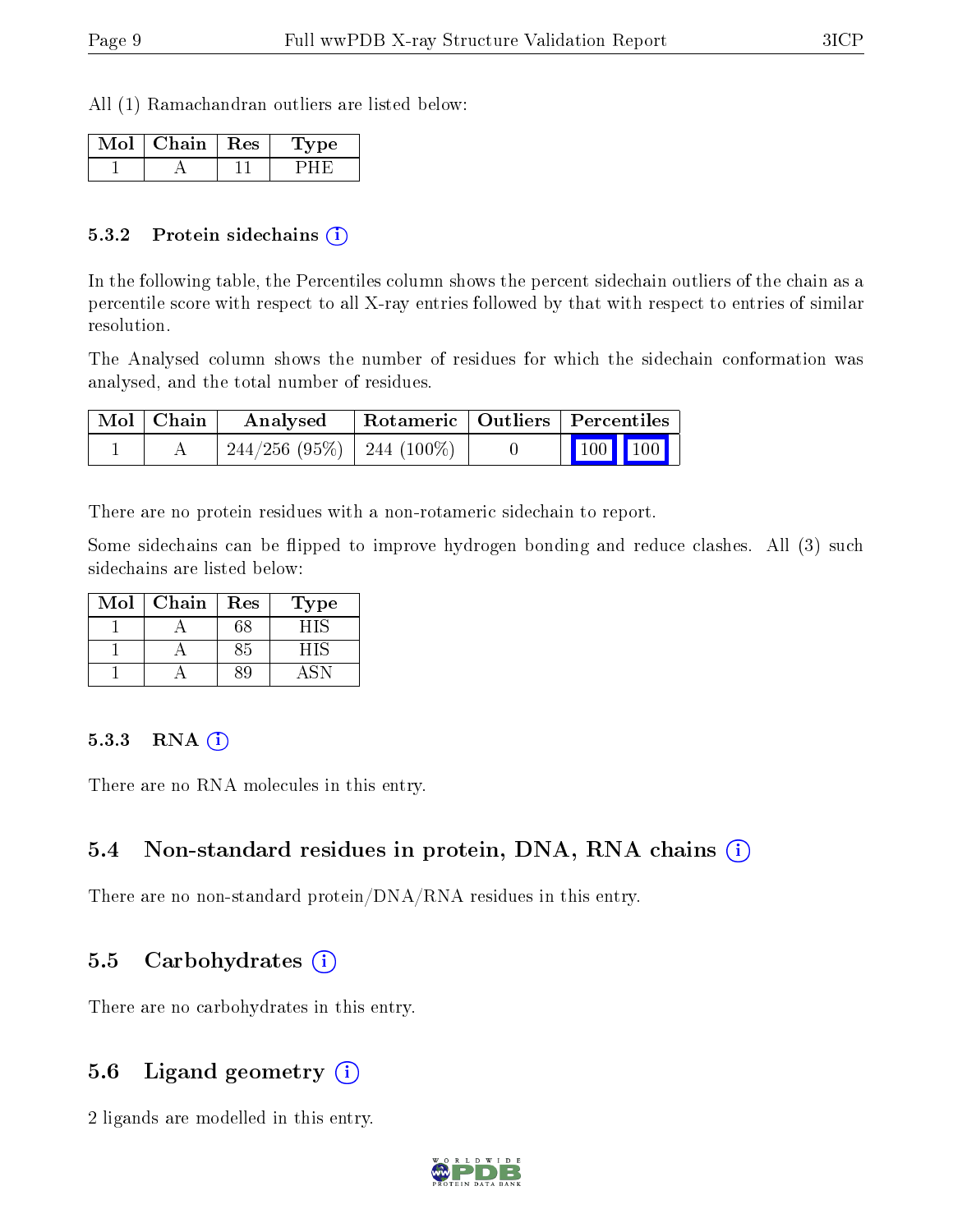In the following table, the Counts columns list the number of bonds (or angles) for which Mogul statistics could be retrieved, the number of bonds (or angles) that are observed in the model and the number of bonds (or angles) that are dened in the Chemical Component Dictionary. The Link column lists molecule types, if any, to which the group is linked. The Z score for a bond length (or angle) is the number of standard deviations the observed value is removed from the expected value. A bond length (or angle) with  $|Z| > 2$  is considered an outlier worth inspection. RMSZ is the root-mean-square of all Z scores of the bond lengths (or angles).

| Mol      | Type            | Chain | Res<br>Link |                          |            | Bond lengths |         |          | Bond angles |          |
|----------|-----------------|-------|-------------|--------------------------|------------|--------------|---------|----------|-------------|----------|
|          |                 |       |             |                          | Jounts     | <b>RMSZ</b>  | $\# Z $ | Counts   | RMSZ        | # Z      |
|          |                 | . .   | 901         | $\overline{\phantom{a}}$ | 42, 48, 48 | 1.13         | b.      | 50,73,73 | 1.22        | $10\%$ ) |
| $\Omega$ | PO <sub>4</sub> |       | 1001        | $\sim$                   | 4.4.4      | $1.21\,$     |         | 6.6.6    | 0.84        |          |

In the following table, the Chirals column lists the number of chiral outliers, the number of chiral centers analysed, the number of these observed in the model and the number defined in the Chemical Component Dictionary. Similar counts are reported in the Torsion and Rings columns. '-' means no outliers of that kind were identified.

|      |     |        | Mol   Type   Chain   Res   Link   Chirals | Torsions               | $\parallel$ Rings |
|------|-----|--------|-------------------------------------------|------------------------|-------------------|
| NAD. | 901 | $\sim$ | <b>Contract Contract</b>                  | $6/26/62/62$   0/5/5/5 |                   |

All (5) bond length outliers are listed below:

| Mol | Chain | Res | Type       | Atoms      | Z    | Observed $(A)$ | Ideal(A |
|-----|-------|-----|------------|------------|------|----------------|---------|
| റ   |       | 901 | NAD.       | $C2N- N1N$ | 4.46 | 1.40           | 1.35    |
| ച   |       | 901 | <b>NAD</b> | $O4D-C1D$  | 2.18 | 1.44           | 1.41    |
| റ   |       | 901 | <b>NAD</b> | $C3N-C7N$  | 2.16 | 1.53           | 1.50    |
| റ   |       | 901 | <b>NAD</b> | $C6N-N1N$  | 2.10 | 1.40           | 1.35    |
| ച   |       | 901 |            | $O4B-C1B$  | 2.04 | 1.43           | 1.41    |

All (5) bond angle outliers are listed below:

| Mol | Chain | Res | Type | Atoms                                    |         | Observed $(^\circ)$ | Ideal(°) |
|-----|-------|-----|------|------------------------------------------|---------|---------------------|----------|
| റ   |       | 901 | NAD  | N3A-C2A-N1A                              | $-4.57$ | 121.54              | 128.68   |
| -2  |       | 901 | NAD  | PN-03-PA                                 | $-2.65$ | 123.73              | 132.83   |
| 2   |       | 901 | NAD  | $O4B$ -C <sub>1</sub> B-C <sub>2</sub> B | $-2.61$ | 103.11              | 106.93   |
|     |       | 901 | NAD  | $C6N-N1N-C2N$                            | $-2.52$ | 119.68              | 121.97   |
|     | А     | 901 | NAD  | $C3N-C7N- N7N$                           | $-2.17$ | 115.15              | 117.75   |

There are no chirality outliers.

All (6) torsion outliers are listed below:

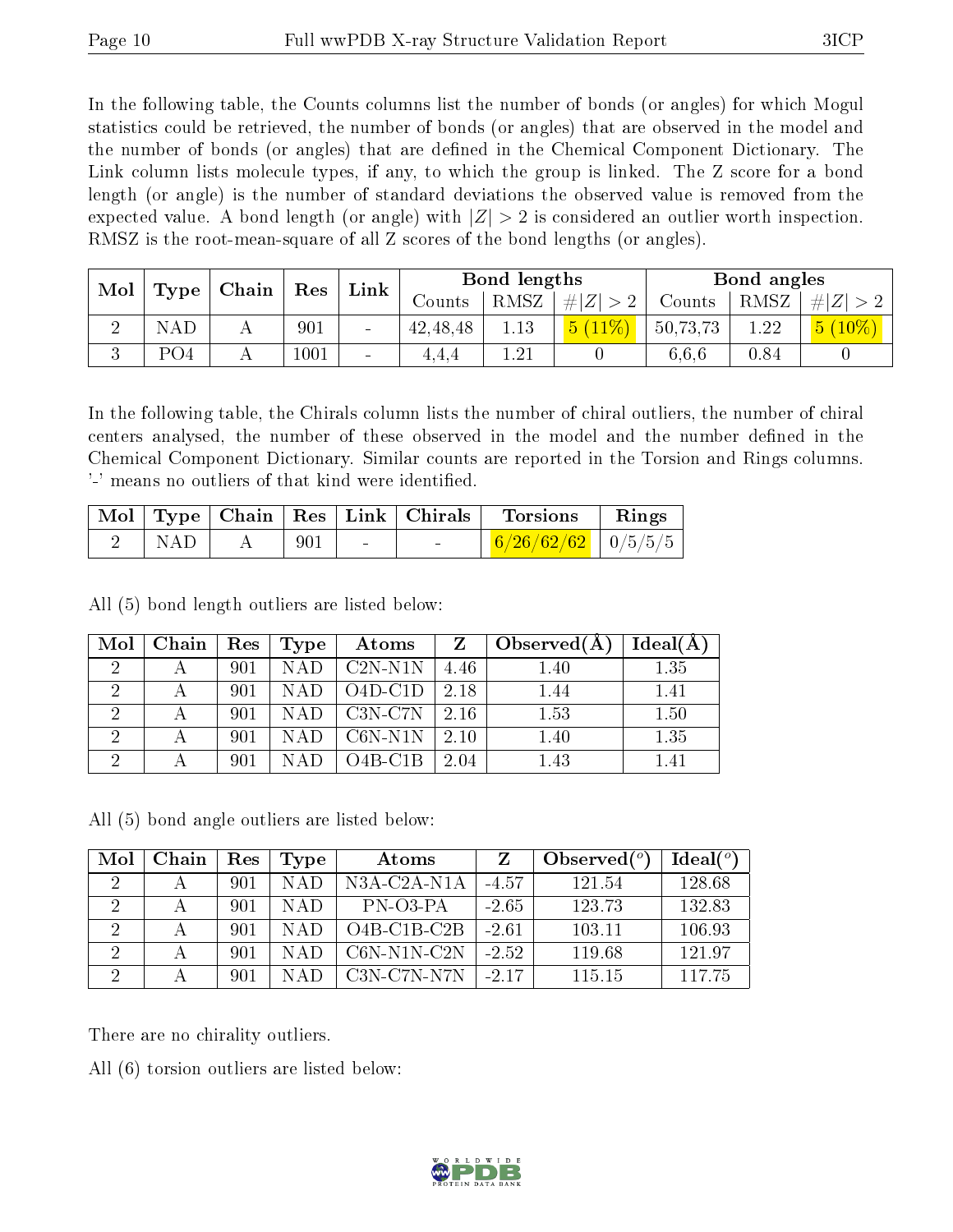| Mol | Chain | Res | <b>Type</b> | Atoms             |
|-----|-------|-----|-------------|-------------------|
| 2   |       | 901 | <b>NAD</b>  | C5D-O5D-PN-O2N    |
| 2   |       | 901 | <b>NAD</b>  | $C5D-O5D-PN-O3$   |
| 2   |       | 901 | <b>NAD</b>  | $C5D-O5D-PN-O1N$  |
| 2   |       | 901 | <b>NAD</b>  | $PA-O3-PN-O2N$    |
| 2   | А     | 901 | NAD         | $O4B-C4B-C5B-O5B$ |
| 9   |       | 901 | NAD         | PA-03-PN-01N      |

There are no ring outliers.

No monomer is involved in short contacts.

The following is a two-dimensional graphical depiction of Mogul quality analysis of bond lengths, bond angles, torsion angles, and ring geometry for all instances of the Ligand of Interest. In addition, ligands with molecular weight > 250 and outliers as shown on the validation Tables will also be included. For torsion angles, if less then 5% of the Mogul distribution of torsion angles is within 10 degrees of the torsion angle in question, then that torsion angle is considered an outlier. Any bond that is central to one or more torsion angles identified as an outlier by Mogul will be highlighted in the graph. For rings, the root-mean-square deviation (RMSD) between the ring in question and similar rings identified by Mogul is calculated over all ring torsion angles. If the average RMSD is greater than 60 degrees and the minimal RMSD between the ring in question and any Mogul-identied rings is also greater than 60 degrees, then that ring is considered an outlier. The outliers are highlighted in purple. The color gray indicates Mogul did not find sufficient equivalents in the CSD to analyse the geometry.

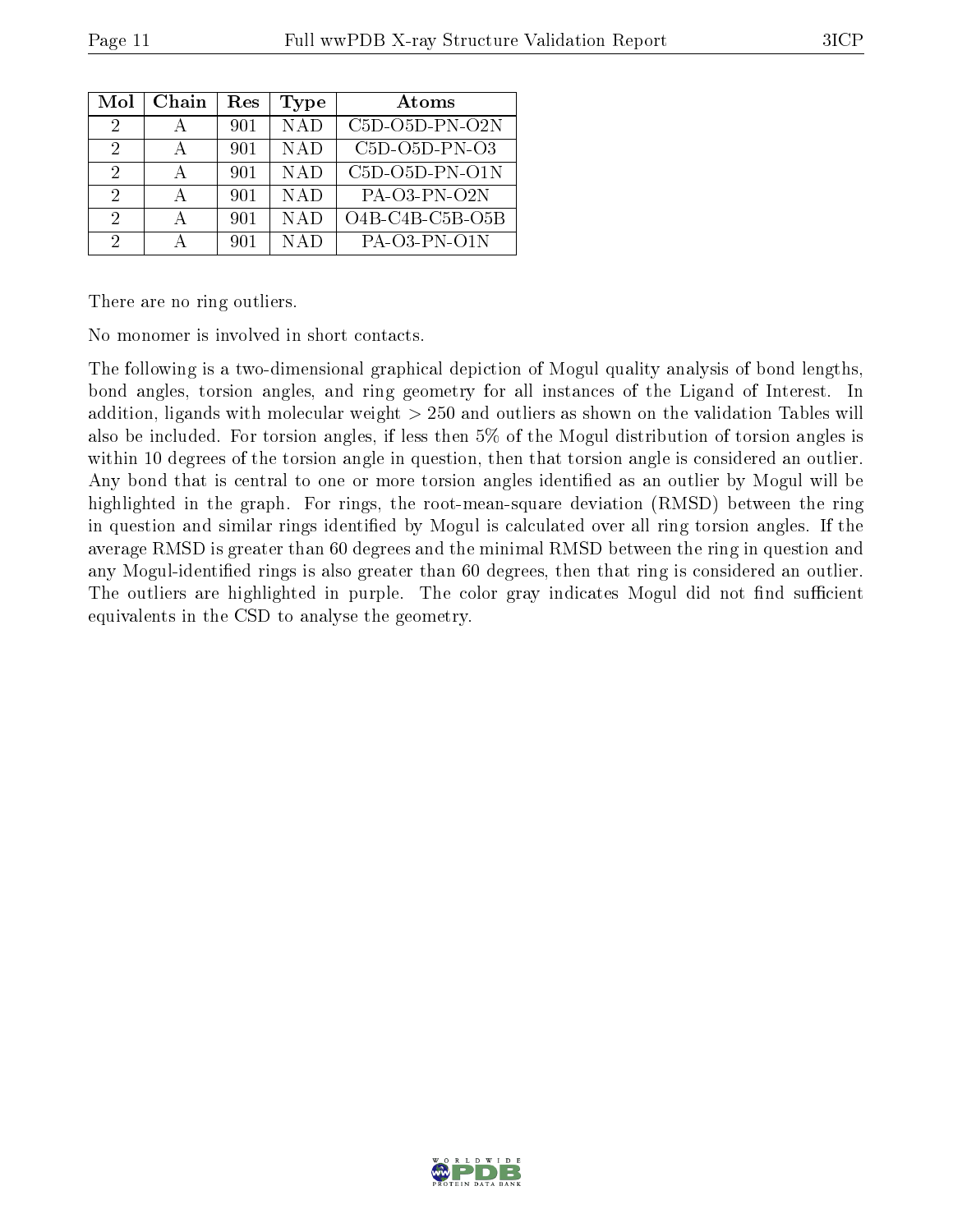

## 5.7 [O](https://www.wwpdb.org/validation/2017/XrayValidationReportHelp#nonstandard_residues_and_ligands)ther polymers (i)

There are no such residues in this entry.

## 5.8 Polymer linkage issues (i)

There are no chain breaks in this entry.

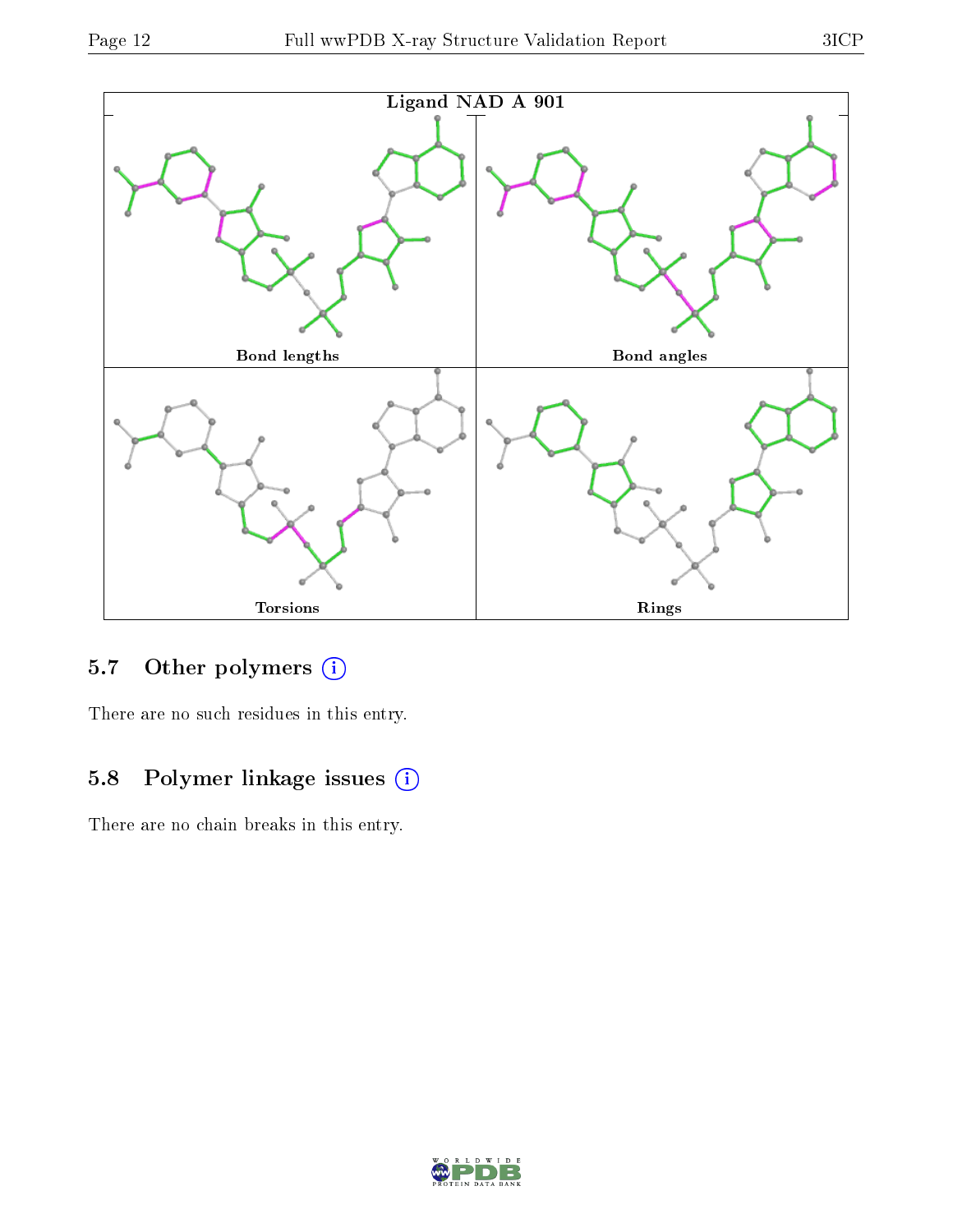## 6 Fit of model and data  $\left( \cdot \right)$

## 6.1 Protein, DNA and RNA chains (i)

In the following table, the column labelled  $#RSRZ>2'$  contains the number (and percentage) of RSRZ outliers, followed by percent RSRZ outliers for the chain as percentile scores relative to all X-ray entries and entries of similar resolution. The OWAB column contains the minimum, median,  $95<sup>th</sup>$  percentile and maximum values of the occupancy-weighted average B-factor per residue. The column labelled  $Q< 0.9$  lists the number of (and percentage) of residues with an average occupancy less than 0.9.

|  | $\mid$ Mol $\mid$ Chain $\mid$ Analysed $\mid$ <rsrz> <math>\mid</math></rsrz> |      | $\rm \#RSRZ{>}2$                                                                                | $\vert$ OWAB(Å <sup>2</sup> ) $\vert$ Q<0.9 $\vert$ |  |
|--|--------------------------------------------------------------------------------|------|-------------------------------------------------------------------------------------------------|-----------------------------------------------------|--|
|  | 295/312 (94%)                                                                  | 0.06 | $\begin{array}{ c c c c c c c c } \hline 9 & 3\% & 49 & 48 & 12, 22, 42, 57 \hline \end{array}$ |                                                     |  |

All (9) RSRZ outliers are listed below:

| Mol | Chain | $\operatorname{Res}% \left( \mathcal{N}\right) \equiv\operatorname{Res}(\mathcal{N}_{0},\mathcal{N}_{0})$ | <b>Type</b> | <b>RSRZ</b> |  |
|-----|-------|-----------------------------------------------------------------------------------------------------------|-------------|-------------|--|
| 1   | А     | 76                                                                                                        | $\rm{ARG}$  | 3.5         |  |
| 1   | A     | 254                                                                                                       | ARG         | 3.4         |  |
| 1   | А     | 257                                                                                                       | ILE         | 2.8         |  |
| 1   | А     | 311                                                                                                       | TRP         | 2.5         |  |
| 1   | A     | 259                                                                                                       | LEU         | 2.4         |  |
| 1   | А     | 285                                                                                                       | <b>LYS</b>  | 2.3         |  |
| 1   | А     | 260                                                                                                       | VAL         | 2.2         |  |
| 1   | А     | 78                                                                                                        | ${\rm SER}$ | 2.2         |  |
|     |       | 245                                                                                                       | GLN         | 2.1         |  |

### 6.2 Non-standard residues in protein, DNA, RNA chains  $(i)$

There are no non-standard protein/DNA/RNA residues in this entry.

### 6.3 Carbohydrates (i)

There are no carbohydrates in this entry.

### 6.4 Ligands  $(i)$

In the following table, the Atoms column lists the number of modelled atoms in the group and the number defined in the chemical component dictionary. The B-factors column lists the minimum, median,  $95<sup>th</sup>$  percentile and maximum values of B factors of atoms in the group. The column labelled  $Q< 0.9$  lists the number of atoms with occupancy less than 0.9.